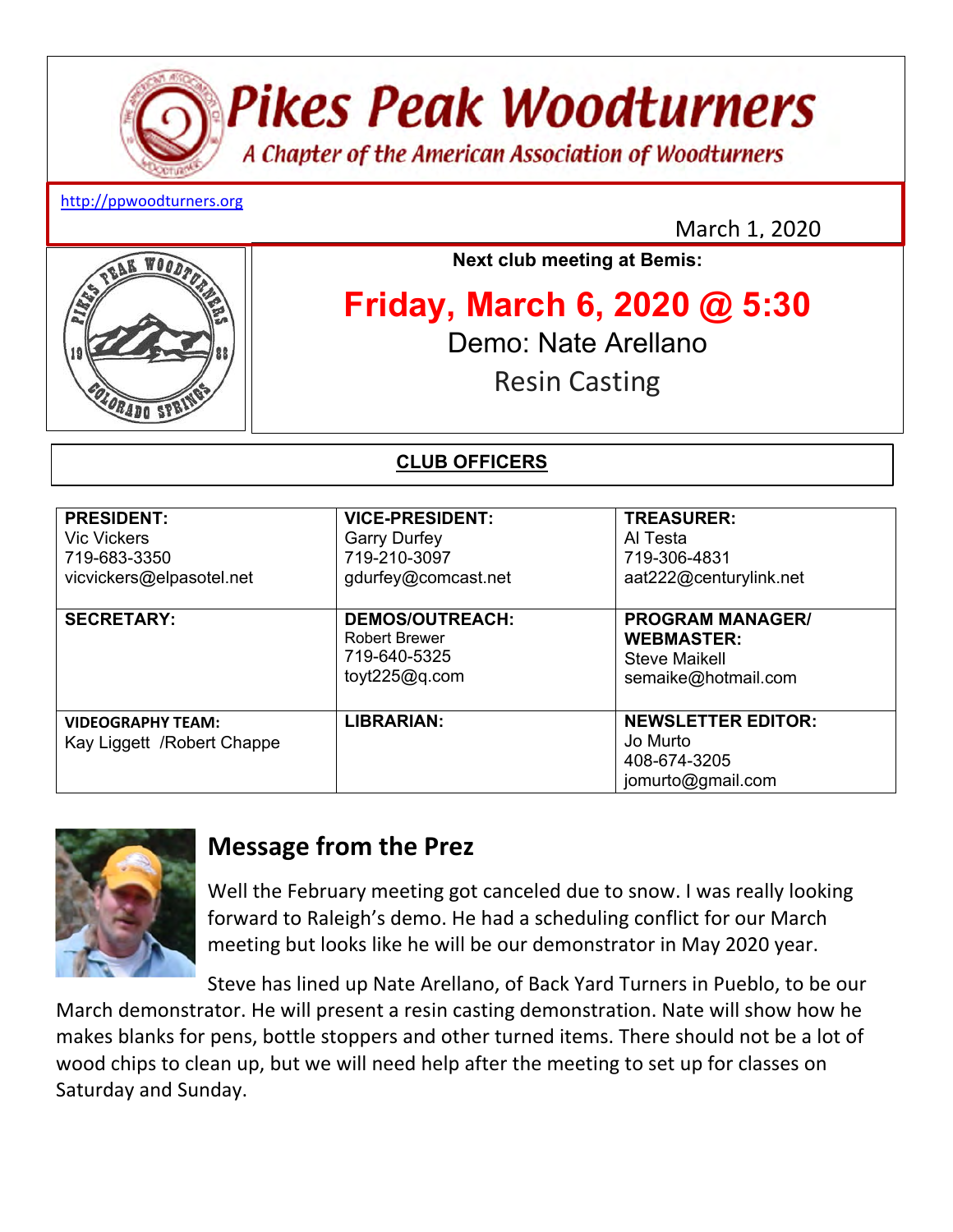Looking ahead in the year we have the June Demo still open. Any volunteers or ideas? We have our picnic in July instead of a regular meeting. We need one or two volunteers to plan/coordinate it. The picnic location and menu are wide open.

Don't forget, we are bumping the April meeting a week to facilitate a demo by Matt Monaco. As I type this article we are still waiting to see if we have the interest in conducting a class the day after our meeting.

In order to maintain our status of an AAW Chapter in Good Standing we need to have current officers who are AAW members. Jo Murto was filling the position of Secretary. Due to other commitments on our meeting nights it is virtually impossible for her to do the position justice. It's not a difficult job, just take some notes at the meeting.

There's no specific Presidents Challenge for the March 2020 meeting. I'd like for everyone to bring one item they have turned since the first of the year. It could even be a work in progress. See you all at the next meeting on Friday, March 6th.

Until then be safe and keep on turning.

Vic

## **UPCOMING DEMONSTRATIONS**

**March 6: Nate Arellano, Backyard Turners of Pueblo: Resin Casting Demonstration April 10 (note date change) Matt Manaco \*Turning Wood Pottery\*** 

**May 1 Raleigh Lockhart – Maple Leaf Platter**

#### **DEMONSTRATORS**

Let any officer know if you are interested in doing a demo or if you know of a National turner you would like to see. Let's not rely on the same people every year. If you've done something interesting or think people will be interested in your work, PLEASE volunteer, even if it's something we've done in the past. There is always something to be learned.

#### **AAW Membership Info**

**Join the AAW and have access to the largest portfolio of woodturning-related material in the world! As an AAW member, you'll be a part of a dynamic community of woodturning enthusiasts. You'll be able to hone your knowledge and skills using AAW's online learning portals, exclusive print and digital publications, curated educational videos, high-quality safety resources, and more.** 

**memberservices@woodturner.org or call toll free 877-595-9094**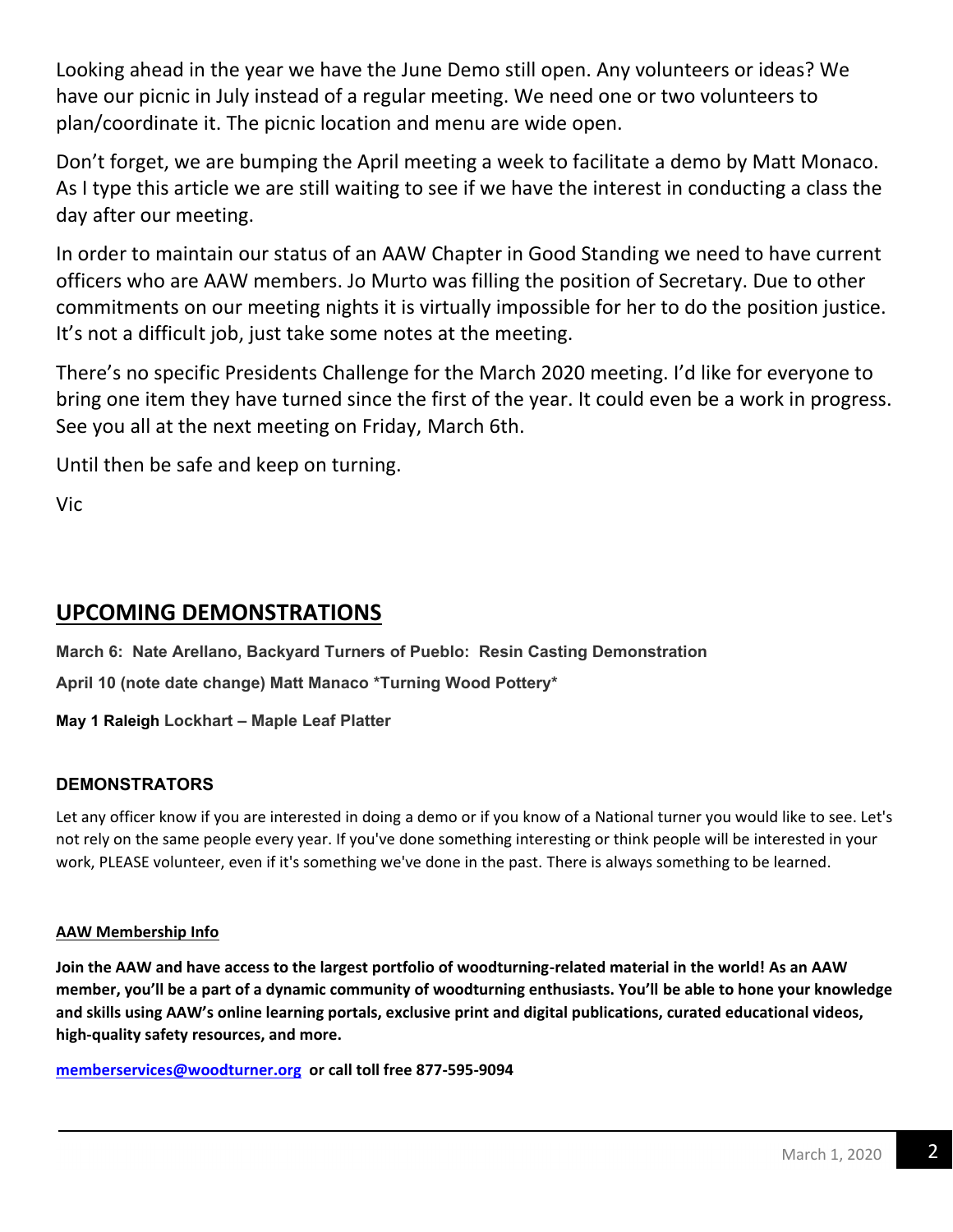## **Don't forget to renew your 2020 Membership dues!**

Individual Membership \$30/Calendar Year (CY)

Family Membership: \$50/CY

Reciprocal membership \$20 (for those members who already belong to the Front Range or Pueblo Clubs)

Please make checks payable to: **Pikes Peak Woodturners** 



#### **MONTHLY RAFFLE**

Keep bringing in those pieces of wood or other turning supplies cluttering up your space!

#### **Club Mentors**

Dr Bob Gibbs -- basic turning techniques, bowls, platters, hollow forms, coring, drying and storing, bottle stoppers, natural edge work, winged bowls and boxes 488-9487

Tony Bevis -- a professional turner 660-8305

Dennis Liggett -- a twist work specialist, teacher; 481-8754

Vic Vickers -- pen specialist, 683-3350

Robert Brewer -- 640-5325